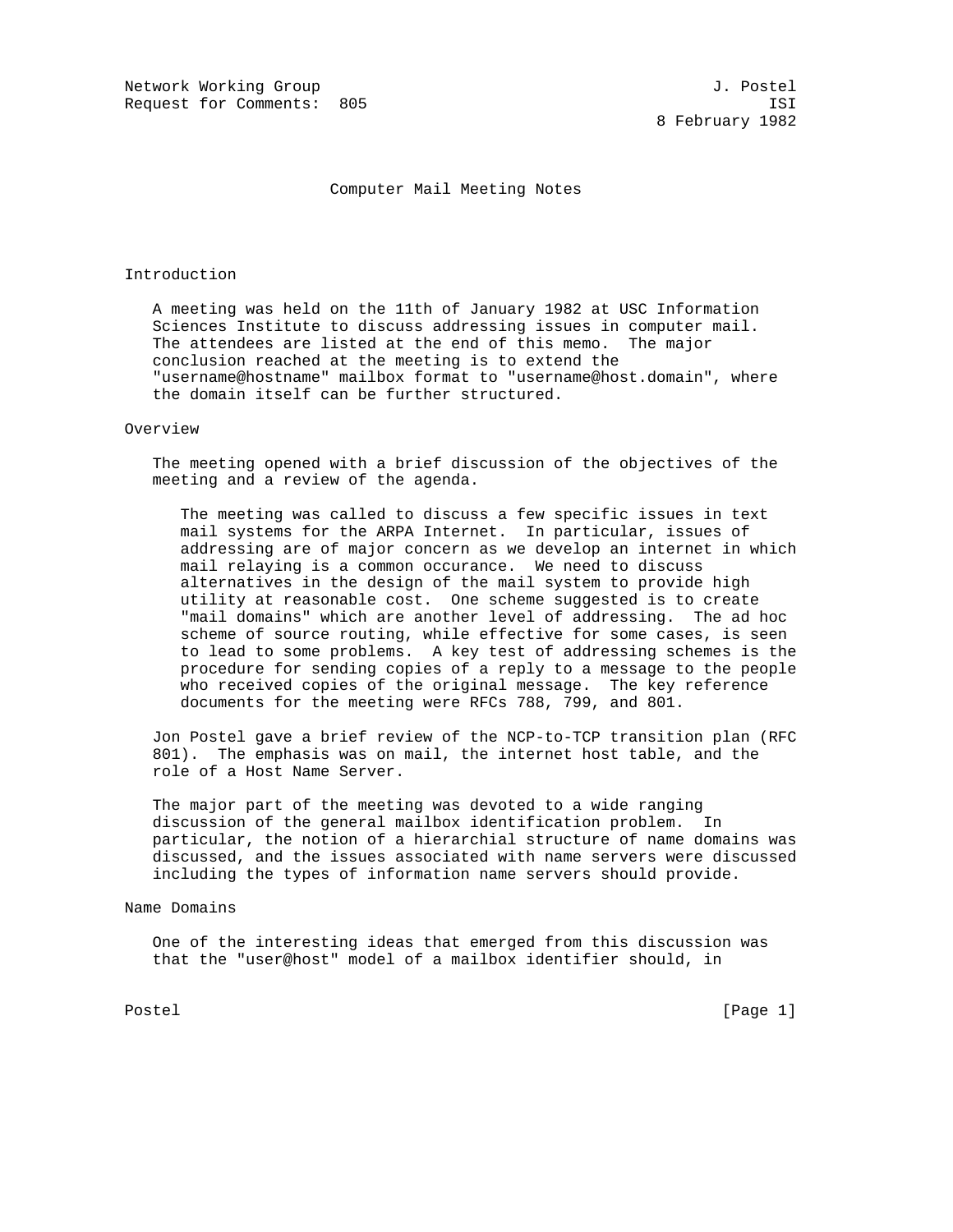Computer Mail Meeting Notes 8 February 1982

 principle, be replaced by a "unique-id@location-id" model, where the unique-id would be a globally unique id for this mailbox (independent of location) and the location-id would be advice about where to find the mailbox. However, it was recognized that the "user@host" model was well established and that so many different elaborations of the "user" field were already in use that there was no point in persuing this "unique-id" idea at this time.

 Several alternatives for the structuring and ordering of the extensions to the "host" field to make it into a general "location-id" were discussed.

 These basically involved adding more hierarchical name information either to the right or the left of the @, with the "higher order" portion rightmost or leftmost. It was clear that the information content of all these syntactic alternatives was the same, so that the one causing least difficulty for existing systems should be chosen. Hence it was decided to add all new information on the right of the @ sign, leaving the "user" field to the left completely to each system to determine (in particular to avoid the problem that some systems already use dot (.) internally as part of user names).

 The conclusion in this area was that the current "user@host" mailbox identifier should be extended to "user@host.domain" where "domain" could be a hierarchy of domains.

 In particular, the "host" field would become a "location" field and the structure would read (left to right) from the most specific to the most general.

 For example: "Postel@F.ISI.IN" might be the mailbox of Jon Postel on host F in the ISI complex of the Internet domain.

 Formally, in RFC733, the host-indicator definition rule would become:

host indicator =  $($  "at"  $/$  "@"  $)$  domains

domains = node / node "." domains

 Note only one "at" or "@" is allowed, and that the domains form a hierarchy with the most general in scope last.

 And note that the choice of domain names must be administratively controlled and the highest level domain names must be globally unique.

Postel [Page 2]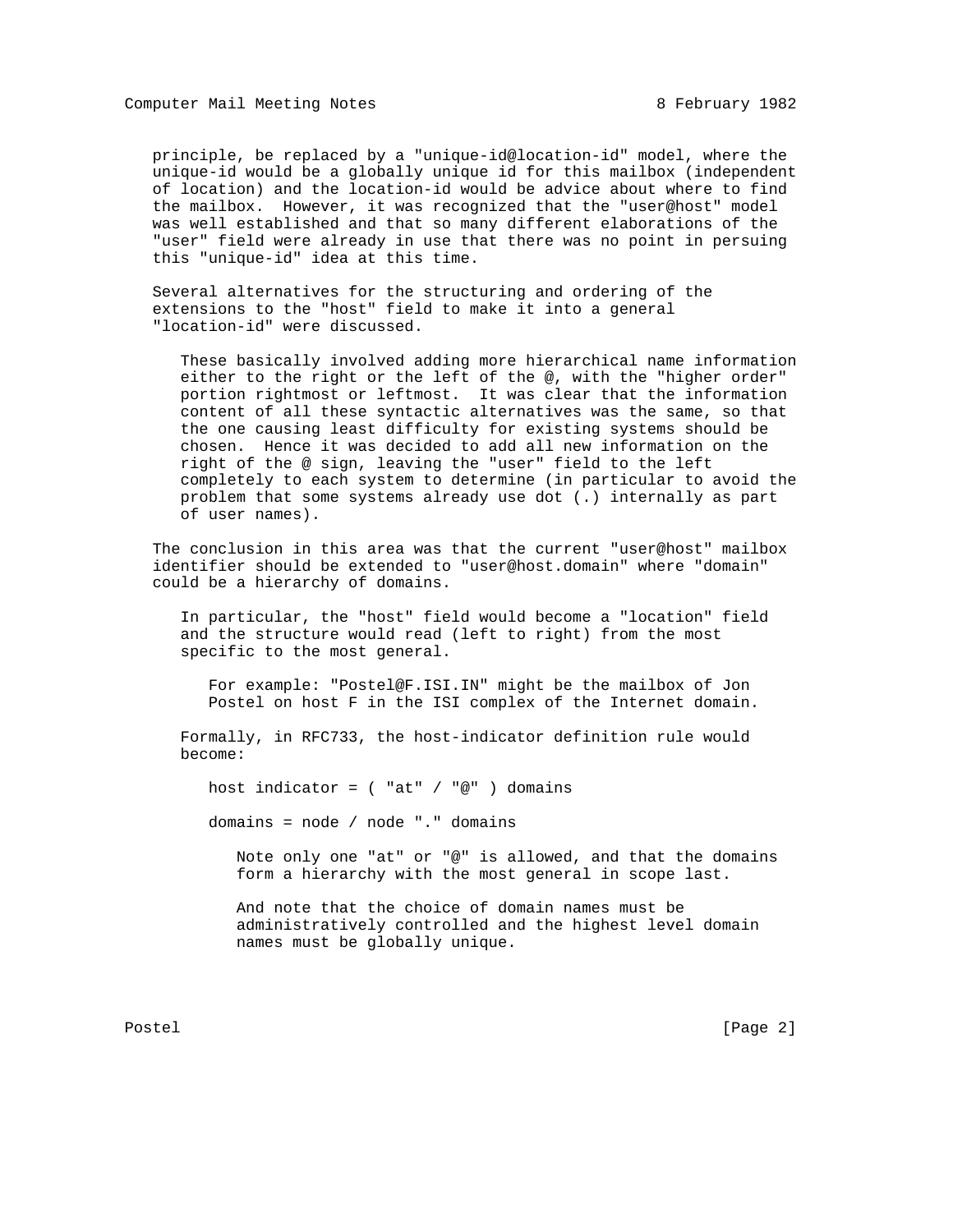The hierarchial domain type naming differs from source routing in that the former gives absolute addressing while the latter gives relative adressing.

## Name Servers

 The discussion of name servers identified three separate name server functions: "white pages", "unique-id to location-id", and "location-id to address".

 The "white pages" service is a way of looking up a user by name and other properties using pattern matching and may return several data base "hits". Each hit must have an associated unique-id.

 The "unique-id to location-id" service returns the character string location-id where the unique-id is currently found.

 The "location-id to address" service returns a network address (numeric) corresponding to the location-id.

 If the location-id is the name of a host in the current domain it is clear that the address returned will be the address to send the mail to, but if the location-id is that of some other domain then the address returned may be either the address to send the mail to, or the address of a name server for that domain, and these two cases must be distinguished.

 The conclusion of this discussion was that a location-id to address name service must be defined soon. The other types of name servers were not further discussed, and are not required in the implemenation.

 Another aspect of the name server is returning additional information besides the address. In particular, for mail it is important to know which mail procedures the destination implements (NCP/FTP, TCP/SMTP, etc.). Two approaches were discussed: one is coding the information as service names (e.g., NCP/SMTP), and the other is by reference to protocol and port numbers (e.g., PROTOCOL=6, PORT=25). Another suggestion was that the request ought to be "location-id,service" (e.g., "ISIF.IN,MAIL") and the response ought to be the location-id, address, protocol, and port. A different way of getting this information was suggested that instead of (or in addition to) having this information in the name server, one should get this data from the host itself via some sort of query or "who are you" protocol.

 Also discussed was the initial provision for name service. It seems useful to start with a text file that can be accessed via FTP, and to have both "Telnet-Like" (i.e., based on TCP) and "Datagram" (i.e.,

Postel [Page 3]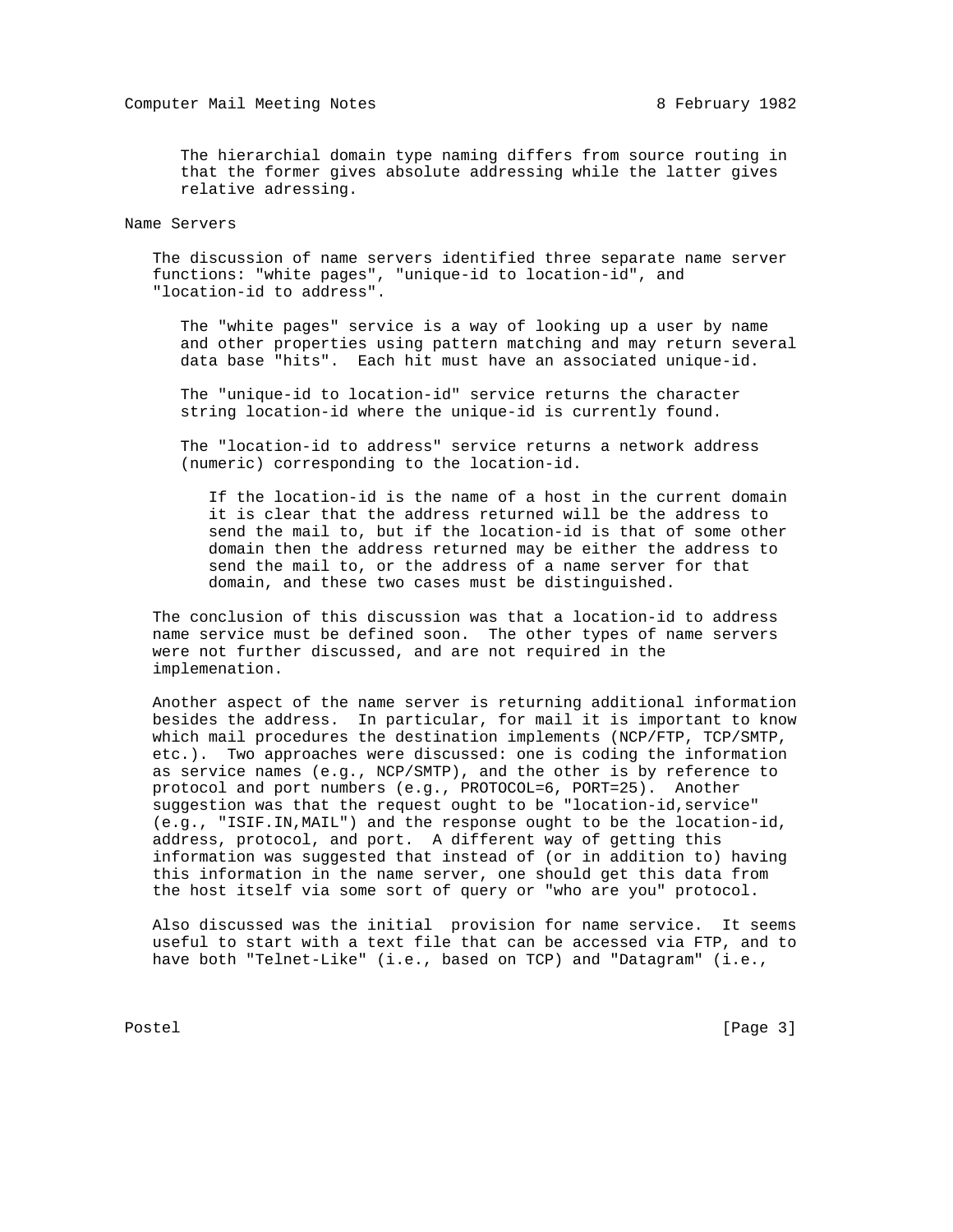based on UDP) access to a query server. This might be possible as an extension of the IEN-116 name server.

 Another issue was the central vs. distributed implementation of the name look up service. It is recognized that separate servers for each domain has administrative and maintenance advantages, but that a central server may be a useful first step. It is also recognized that each distinct database should be replicated a few times and be avialiable from distinct servers for robust and reliable service.

An Example:

 Suppose that the new mailbox specification is of the form USER@HOST.ORG.DOMAIN.

e.g., Postel@F.ISI.IN

 A source host sending mail to this address first queries a name server for the domain IN (giving the whole location "F.ISI.IN").

 The result of the query is either (1) the final address of the destination host (F.ISI), or (2) the address of a name server for ISI, or (3) the address of a forwarder for ISI. In cases 1 and 3, the source host sends the mail to the address returned. In case 2, the source host queries the ISI name server and ... (recursive call to this paragraph).

Action Items:

RFC 733 Revision

 To include the hierarchial host and domain naming procedure, and to delete the features decommitted at the Computer Mail meeting on 10-JAN-79.

By: Dave Crocker

Due: 15-Feb-82

Host Name Server Description

 To specify a way to get name to address conversions and to find out about services offered. Also how to get info on domain names.

By: Jon Postel

Due: 15-Feb-82

Postel [Page 4]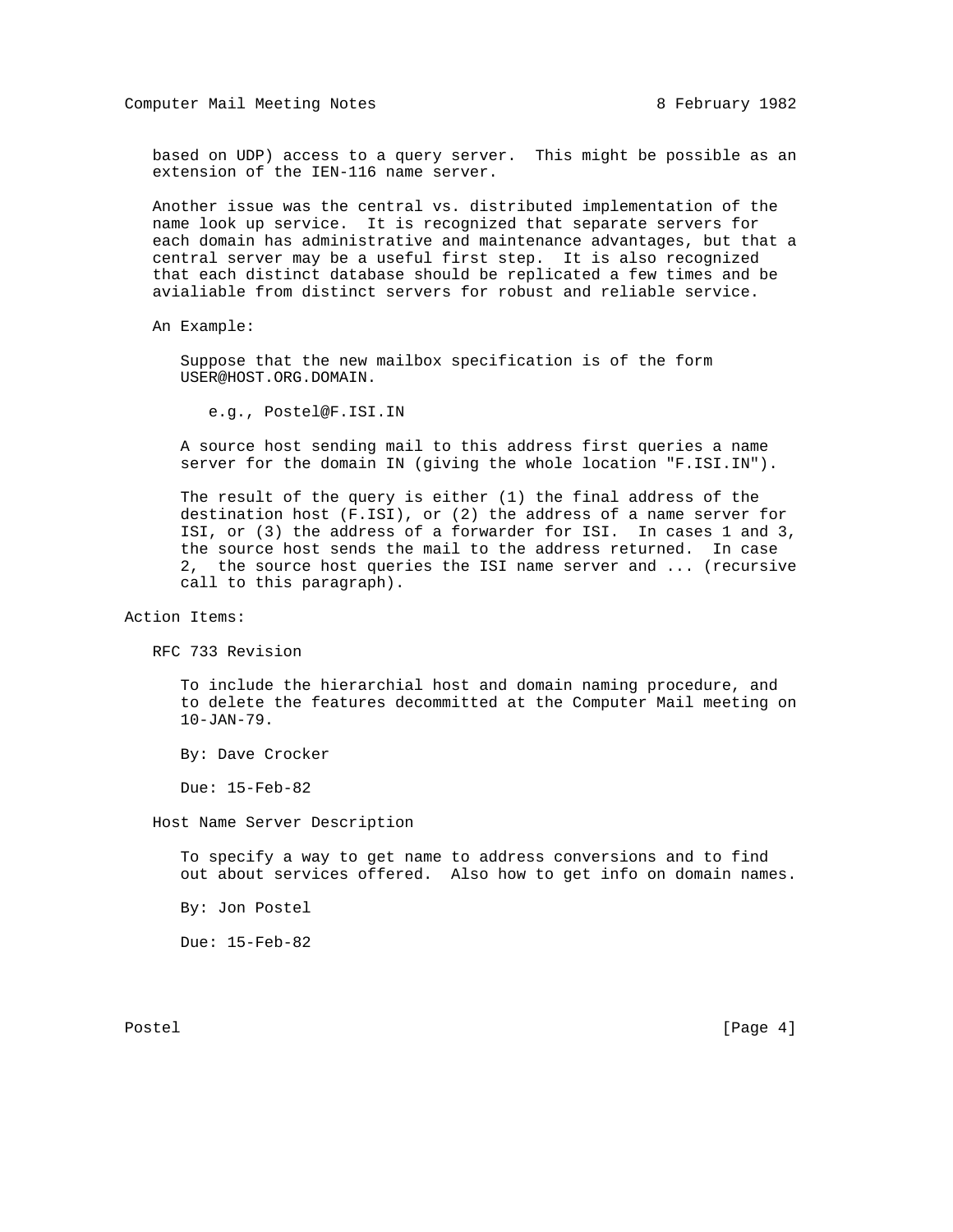Transition Plan Revision

To include new host and domain names.

By: Jon Postel

Due: 15-Feb-82

SMTP Revision

To include new host and domain names.

By: Jon Postel

Due: Unspecified

Mail System Description Revision

 How to do mail systems, including use of SMTP and Host Name Server.

By: Jon Postel

Due: Unspecified

Conversion of User Programs and Mailer Programs.

 Programs have to handle dots in the "host" field. Many programs on many hosts will have to be modified to a greater or lesser extent. In many cases the modifications should be quite simple.

By: A Cast of Thousands

Due: Unspecified (See the Following Item)

Set a date when it ok to send messages with dots in "host" field.

 The must be a date after which it is ok to send host fields with dots throughout the ARPANET and Internet world without the recipients complaining.

By: DARPA (Duane Adams)

Due: 1-Mar-82

Postel [Page 5]